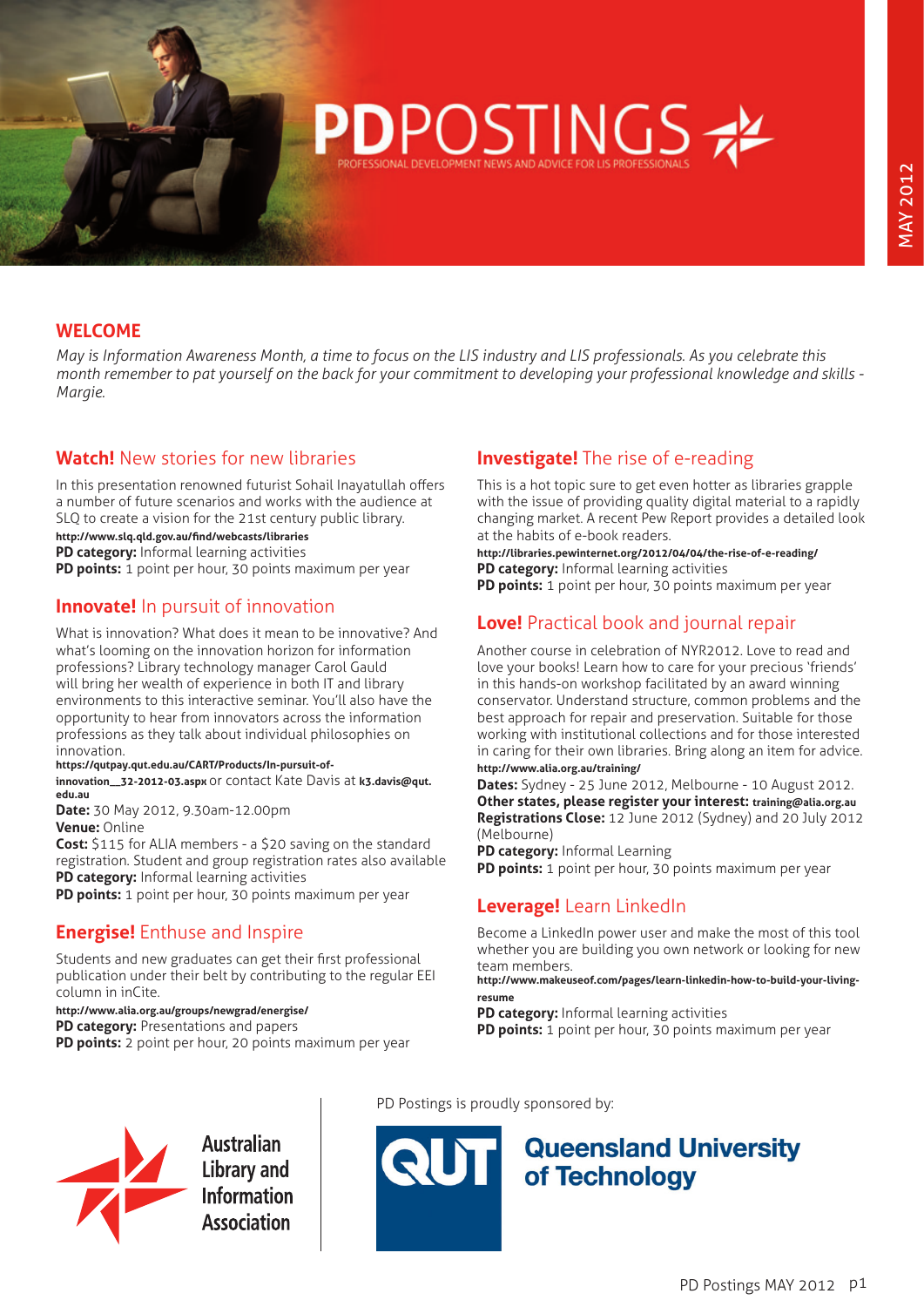# **Share!** Mendeley Reference Manager

This free reference manager and academic social network platform has become the world's largest crowd sourcing information network. Test drive the original or download the Swets webinar introducing their new Mendelely Institutional edition.

#### **<http://www.mendeley.com/>**

**<http://www.jp.swets.com/webinars>**

**PD category:** Informal learning activities

**PD points:** 1 point per hour, 30 points maximum per year

#### **Prepare!** Disaster recovery workshops

Blue Shield Australia is presenting a series of free disaster management workshops in regional locations across Australia. Register early for the day-long sessions. **<http://www.blueshieldaustralia.org.au/>**

**[http://www.blueshieldaustralia.org.au/Flyer.BSA.Disaster.Recovery.](http://www.blueshieldaustralia.org.au/Flyer.BSA.Disaster.Recovery.Workshops.2012.pdf) [Workshops.2012.pdf](http://www.blueshieldaustralia.org.au/Flyer.BSA.Disaster.Recovery.Workshops.2012.pdf)**

**PD category:** Informal learning activities

**PD points:** 1 point per hour, 30 points maximum per year

#### **Apply!** ALIA Research Grant

Grants of up to \$5000 are available to professional ALIA members who wish to undertake a study or research project within the LIS area.

**<http://www.alia.org.au/awards/research.grant/>** Applications close: 2 July 2012

**PD category:** Work based research project

**PD points:** 2 point per hour, 20 points maximum per year

## **Update!** E-learning skills

ElNet, the e-learning network of Australasia, presents a wealth of free webinar events on all aspects of e-learning. Take a look at upcoming sessions and register to build your professional practice.

**<http://www.elnet.com.au/index.php?Itemid=419>**

**PD category:** Informal learning activities **PD points**: 1 point per hour, 30 points maximum per year

#### **Go global!** Become an international presenter

Join the cohort of Australian LIS professionals who continue to impress international colleagues with their high level of knowledge and innovation. The call for papers is now open for the Online Information 2012 conference in London. **<http://www.online-information.co.uk/>** Applications close: 11 May 2012

**PD category:** Presentations and papers **PD points:** 2 point per hour, 20 points maximum per year



#### Read! Free scholarly articles

Here's my pick of scholarly articles from ProQuest for this month. The ProQuest LIS Journals online package is available free to all ALIA members at **<http://www.alia.org.au/LISjournals/>**

> Chow, Anthony S. and Rebecca A. Croxton. 2012. "Information-Seeking Behavior and Reference Medium Preferences: Differences between Faculty, Staff, and Students." *Reference & User Services Quarterly* 51 (3): 246-262.

Gallagher, Brian T. and Andrée J. Rathemacher. 2012. "Need Exceeds Space." *Library Resources & Technical Services* 56 (2): 94-103.

Cordell, Diane. 2012. "Skype and the Embedded Librarian." *Library Technology Reports* 48 (2): 8-11.

**PD category:** Professional reading

**PD points:** 1 point per hour, 10 points maximum per year



**Australian Library and Information Association** 

PD Postings is proudly sponsored by:



# **Queensland University** of Technology